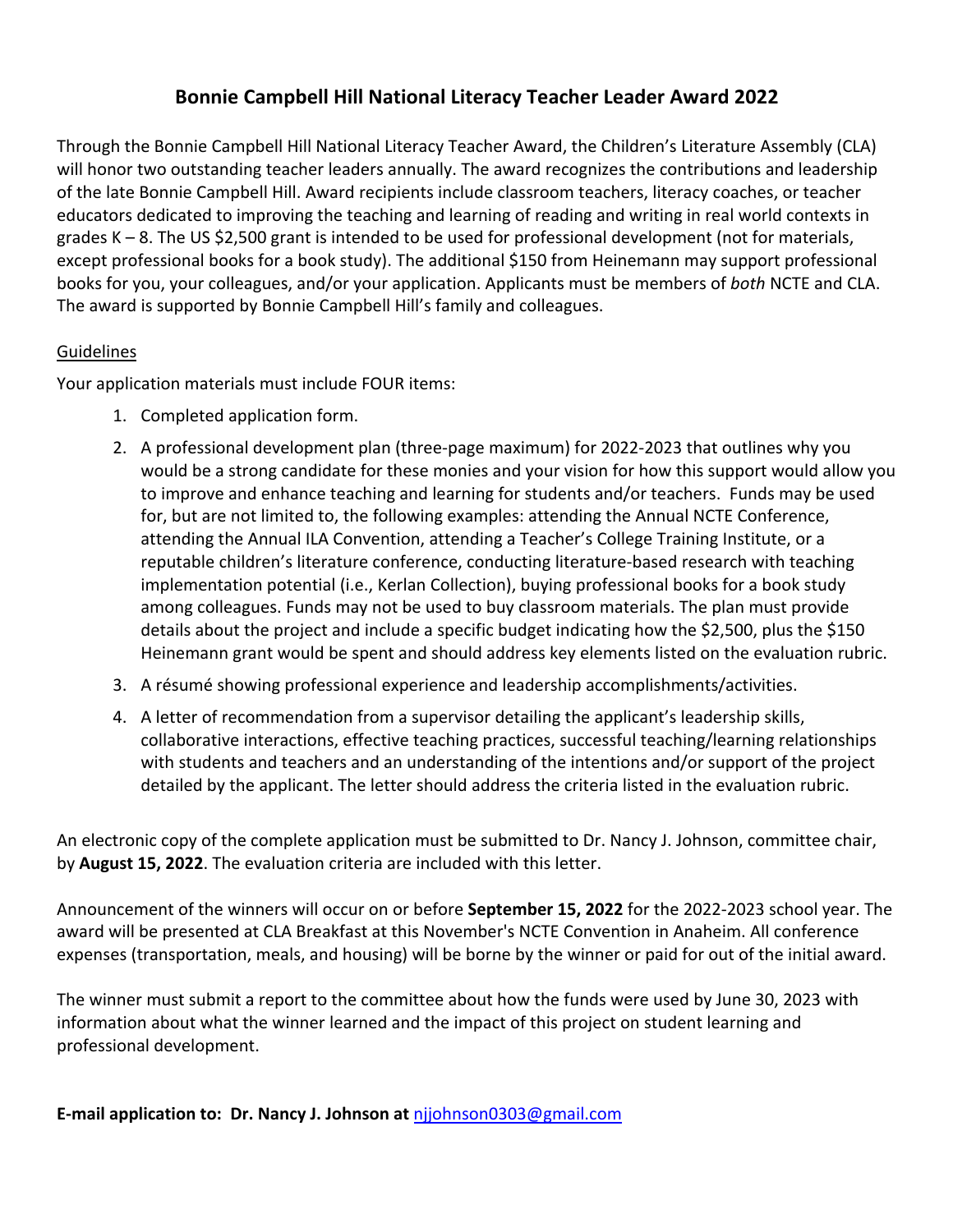# **Bonnie Campbell Hill National Teacher Leader Literacy Award 2022**

Application Form

Name:

Home Address:

E- mail:

Home Phone:

Cell Phone:

Name of School Where You Teach:

Address of School:

School Phone:

Current Position:

Professional Affiliations (e.g., NCTE, ILA):

NCTE Membership Number (To join NCTE, visit www.ncte.org):

CLA Membership Expiration Date (To join CLA, visit www.childrensliteratureassembly.org):

Recommender's Name:

Address:

E-mail:

I give my permission for the information submitted to be reviewed by the selection committee.

\_\_\_\_\_\_\_\_\_\_\_\_\_\_\_\_\_\_\_\_\_\_\_\_\_\_\_\_\_\_\_\_\_\_\_\_\_\_\_ \_\_\_\_\_\_\_\_\_\_\_\_\_\_\_

Signature **Date** 

#### **Application Requirements Checklist**

Please make sure you have completed all of the following requirements and included them in your application materials.

\_\_\_\_\_\_\_ **Application Form Professional Development Plan & Budget** (as specified in the award announcement above) \_\_\_\_\_\_\_ **Résumé/Vita** Recommendation Letter from a supervisor (as specified in the award announcement above)

> An electronic copy of all components must be received by **August 15, 2022**. Send to: Nancy J. Johnson [njjohnson0303@gmail.com]